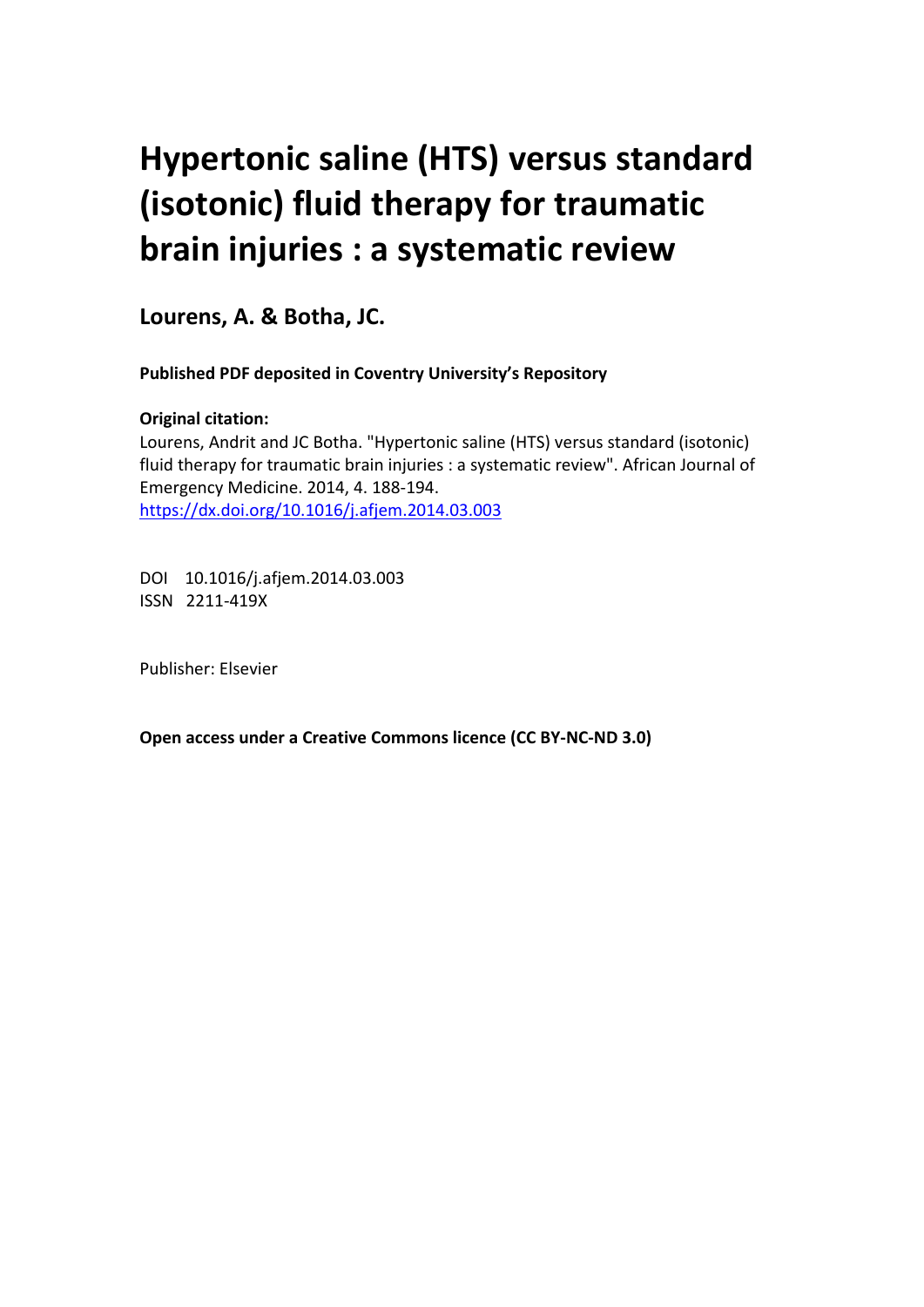

African Federation for Emergency Medicine

## African Journal of Emergency Medicine

www.afjem.com [www.sciencedirect.com](http://www.sciencedirect.com/science/journal/2211419X)

## CLINICAL REVIEW

## Hypertonic saline (HTS) versus standard (isotonic) fluid therapy for traumatic brain injuries: a systematic review



African Joumal of Emergency Medicine<br>Revue Africaine de la Médecine d'Ureence

Solution saline hypertonique (HS) ou thérapie de réhydratation (isotonique) standard dans le traitement des traumatismes crâniens: revue systématique

### Andrit Lourens<sup>a,\*</sup>, Johanna Catharina Botha <sup>b</sup>

<sup>a</sup> Community Health, Faculty of Health Science, Stellenbosch University, Cape Town 7505, Western Cape, South Africa <sup>b</sup> Department of Health, Emergency Medical Services, Worcester, Western Cape, South Africa

Received 8 January 2014; revised 21 March 2014; accepted 30 March 2014; available online 9 June 2014

Traumatic Brain Injury (TBI) is one of the foremost causes of mortality secondary to trauma. Poorer outcomes are associated with secondary insults, after the initial brain injury occurred. The management goal of TBI is to prevent or minimise the effects of secondary brain injuries. The primary objective of this systematic review/ meta-analysis was to assess the effects of Hypertonic Saline (HTS) compared to Standard Fluid Therapy (SFT) in the treatment and resuscitation of TBI patients. We searched CENTRAL, MEDLINE (from 1966), EBSCOhost, Scopus, ScienceDirect, Proquest Medical Library and EMBASE (from 1980) in May 2010 and updated searches in February 2011. Data were assessed and extracted by two independent authors. Risk ratios (RR) with a 95% confidence interval (CI) were used as the effect measure. The review included three RCTs (1184 participants) of which two were of high to moderate quality (1005 participants). HTS was not found to be associated with a reduction in mortality (3 RCTs, 1184 participants, RR 0.91, 95%CI 0.76 to 1.09) and morbidity in TBI patients. No significant improvement in haemodynamical stability was found whereas insufficient data were available to indicate a reduction in the intracranial pressure (ICP). In the HTS group, cerebral perfusion pressure (CPP) (MD 3.83 mmHg, 95%CI 1.08 to 6.57) and serum sodium level (MD 8 mEq/L, 95%CI 7.47 to 8.53) were higher. Existing studies show no indication that HTS, in comparison to SFT, reduces mortality or morbidity after the occurrence of TBI. Against this backdrop, some uncertainties still exist in terms of the use of different concentrations and volumes of HTS, the timing of administration as well as the benefit in specific injury profiles. As a result, formulating conclusive recommendations is complex.

Les traumatismes crâniens (TC) constituent l'une des causes les plus importantes de mortalité consécutive à un traumatisme. Les échecs thérapeutiques sont associés à des lésions secondaires, suite à la première lésion cérébrale. Le but de la HS en termes de gestion est de prévenir ou de minimiser les effets des lésions cérébrales secondaires. Le principal objectif de cette revue systématique/méta-analyse était d'évaluer les effets de la solution saline hypertonique (HS) par rapport à la thérapie de réhydratation standard (TRS) dans le traitement et la réanimation des patients souffrant de traumatismes cérébraux. Nous avons effectué des recherches dans les bases de données CENTRAL, MEDLINE (à partir de 1966), EBSCOhost, Scopus, ScienceDirect, Proquest Medical Library et EMBASE (à partir de 1980) en mai 2010 et avons mis nos recherches à jour en février 2011. Les données ont été évaluées et extraites par deux auteurs indépendants. Des rapports de risque (RR) avec un intervalle de confiance (IC) à 95% ont été utilisés comme mesure de l'effet. La revue incluait trois ECR (1 184 participants), dont deux étaient de qualité bonne à moyenne (1 005 participants). La revue n'a pas permis de révéler que la HS était associée à une réduction de la mortalité (trois ECR, 1 184 participants, RR 0,91 à un IC à 95% compris entre 0,76 et 1,09) et de la morbidité chez les patients victimes de traumatismes cérébraux. Aucune amélioration significative de la stabilité hémodynamique n'a été notée, et les données permettant d'indiquer une réduction de la pression intracrânienne (PIC) étaient insuffisantes. Dans le groupe HS, la pression de perfusion cérébrale (PPC) (DM 3.83 mmHg, IC à 95% compris entre 1.08 et 6,57) et les taux de sodium sérique (DM 8 mEq/L, IC à 95% compris entre 7.47 et 8.53) étaient plus élevés. Les études existantes n'indiquaient aucunement que la HS, par comparaison à la TRS, permettait de réduire la mortalité ou la morbidité suite à un traumatisme cérébral. Dans un tel contexte, des incertitudes subsistent quant à l'utilisation de différentes concentrations et volumes de HS, au moment de l'administration, ainsi qu'aux bénéfices possibles dans des profils de lésions spécifiques. Par conséquent, la formulation de recommandations conclusives s'avère complexe.

#### African relevance

- Traumatic Brain Injuries is a public health burden.
- High global and Africa rate of Traumatic Brain Injuries.
- Correspondence to A. Lourens. [andritl@gmail.com](mailto:andritl@gmail.com)

Peer review under responsibility of African Federation for Emergency Medicine.

ELSEVIER **Production and hosting by Elsevier**

- High rate of inter-personal violent, motor vehicle accidents as well as alcohol and drug abuse leading to high rates of TBI in the Southern Africa and African regions.
- Burden of Traumatic Brain Injuries on family units.

#### Introduction

Traumatic Brain Injury (TBI) is the leading cause of injuryrelated deaths and disability in children and young adults, worldwide.<sup>1</sup> Nearly 50% of all deaths related to injury are

2211-419X © 2014 Production and hosting by Elsevier on behalf of African Federation for Emergency Medicine. <http://dx.doi.org/10.1016/j.afjem.2014.03.003>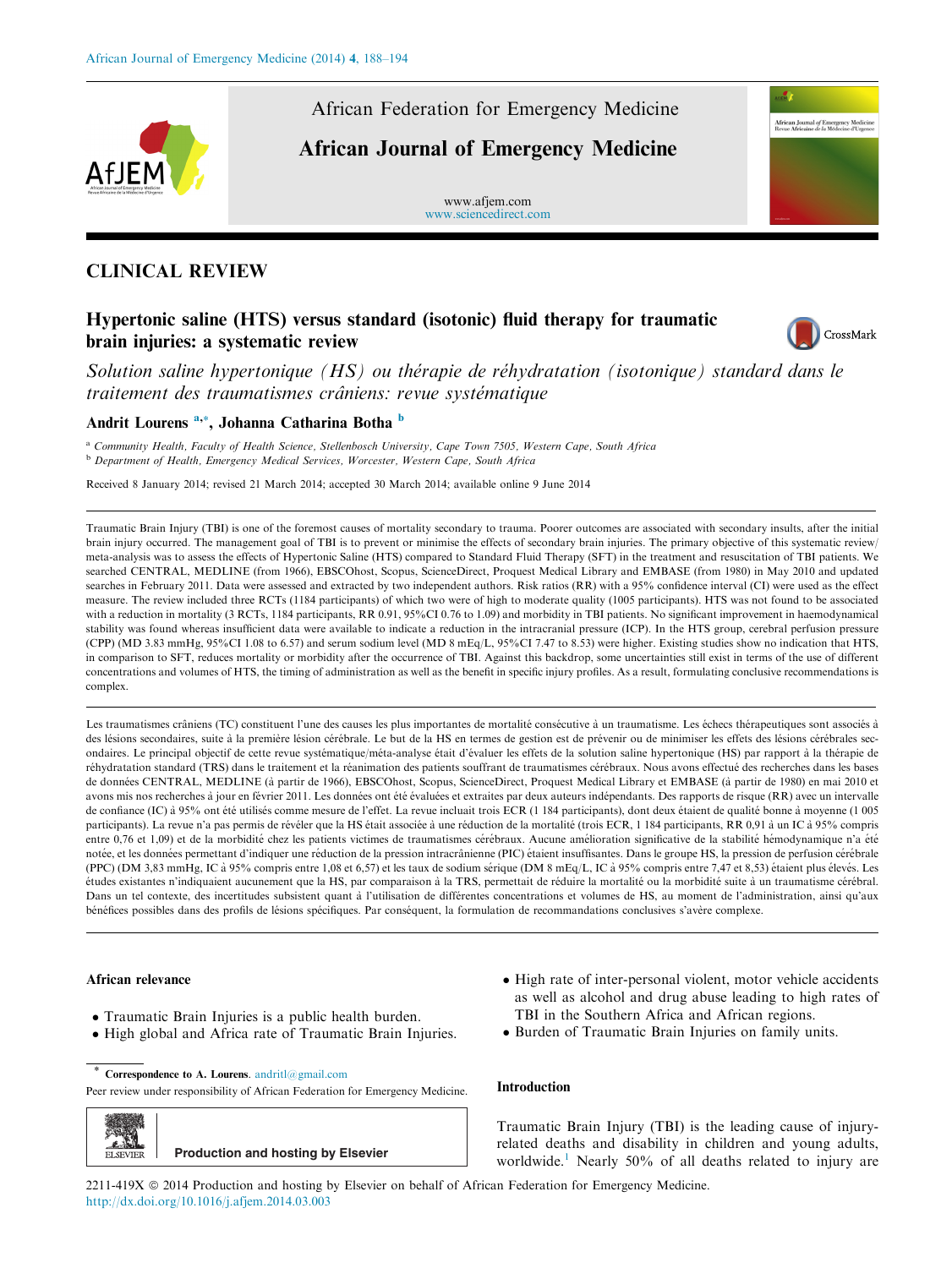attributed to TBI.<sup>[1](#page-7-0)</sup> TBI is a critical public health problem.<sup>[2–5](#page-7-0)</sup> resulting in substantial burdens to individuals, families and communities.<sup>[1,5](#page-7-0)</sup> Bryan-Hancock and Harrison 2010 estimate the global TBI incidence at 200 per 100,000 people annually. South Africa has an incidence of 1.5 to 3.5 times the global rate.<sup>[6](#page-7-0)</sup> The United States has an annual TBI related death rate of approximately  $53,000$  $53,000$  $53,000$ .<sup>3</sup> Motor vehicle accidents, falls and interpersonal violence are the most common causes.<sup>[1,3,7](#page-7-0)</sup>

Various studies have indicated that TBI is associated with poorer outcomes when aggravated by secondary brain injury,[8](#page-7-0) therefore treating TBI requires a multifaceted approach. The initial injury, primary brain injury, occurs as a result of external mechanical forces causing damage to the scalp, cranium and intracranial contents. Secondary brain injury is defined as an additional insult to the brain that occurs hours to days after the initial injury and is particularly detrimental to patient outcomes. It can originate from causes related to intracranial (haematoma, swelling, infection) and extra cranial (hypoglycaemia, hypotension, hyperthermia, hypoxia) factors.<sup>[9](#page-7-0)</sup>

The intervention of interest in this review, Hypertonic Saline (HTS), refers to osmotic solution with a sodium chloride concentration greater than found in normal human physiology. HTS has a variety of clinical effects, but in TBI its administration aims to prevent and/or treat the effects of secondary brain injury.<sup>[7](#page-7-0)</sup>

During hypovolaemic shock, HTS is useful due to its ability to expand the plasma volume by drawing fluids from the extravascular spaces into the intravascular space.<sup>10</sup>HTS prevents, controls and/or decreases intracranial pressure (ICP) through this osmotic effect, drawing fluids from the oedematous brain tissue, which in turn reduce brain volume.<sup>[11](#page-7-0)</sup>Apart from improving haemodynamic status and decreasing ICP, HTS also shows favourable vasoregulatory, immunomodulatory and neurochemical effects. $7,11,12$ 

The Cochrane review by Bunn 2008 focused on fluid resuscitation with the objective to establish whether HTS decreases the mortality of critically ill patients with hypovolaemia (with and without TBI).<sup>[13](#page-7-0)</sup> It includes 14 RCTs and found insufficient data to make conclusions. As explained HTS may benefit TBI patients, however this remains inconclusive. This review examined the effect of HTS compared to SFT in TBI, irrespective of hypovolaemia and also contains outcomes not considered by Bunn 2008.<sup>13</sup> It adds to existing literature and examined available data in the anticipation to make informed decisions on the treatment of TBI.<sup>[7,14](#page-7-0)</sup> Our objective was to assess the effects of HTS compared to SFT in the treatment and resuscitation of patients with TBI.

#### Methods

#### Criteria for considering studies for the review

RCTs of adult and paediatric patients with severe blunt TBI  $(GCS \leq 9/15)$  who received HTS compared to SFT [Ringers] Lactate (RL) or Normal Saline (NS)] were included. The primary outcomes were mortality, morbidity and haemodynamic stability. Secondary outcomes were ICP, CPP, adverse events secondary to HTS, serum sodium levels and economical implications of both therapies.

#### Identification of studies for inclusion

Potentially eligible RCTs were identified by comprehensive searches [\(Table 1a–c: data supplement, available online](#page-7-0)) of the following electronic databases (May 2010): Cochrane Central Register of Controlled Trials (CENTRAL), MEDLINE (from 1966), EBSCOhost (Academic Search Premier, Africawide: NiPAD and Cinahl), Scopus, ScienceDirect, Proquest Medical Library and EMBASE (from 1980). Searches were updated in February 2011 (excluding EMBASE) and not limited by year or language of publication. Reference lists of included RCTs were reviewed for eligible publications and first authors contacted to identify ongoing or unpublished RCTs. Conference and congress proceedings: International Trauma Conference 2009, 4th International Hokkaido Trauma Conference 2010 and 8th World Congress on Trauma, Shock, Inflammation and Sepsis were searched (June 2010) for relevant abstracts. The South African National Trials Registry, ClinicalTrials.gov and WHO International Clinical Trials Registry Platform were searched to identify relevant protocols and ongoing RCTs in June 2010 and updated in Feb 2011.

#### Selecting eligible studies and data extraction

Following de-duplication, titles were reviewed for relevance. Abstracts of the study titles deemed relevant were reviewed for eligibility using the pre-specified eligibility criteria. Full text reports were retrieved and study eligibility judged by two independent reviewers. Data of included studies were captured independently on a data extraction form. Disagreements were resolved through discussion.

#### Risk of bias in included studies

The risk of bias within included studies was assessed independently using The Cochrane Collaboration Risk of Bias tool. This tool judges RCTs as high, low or unclear risk of bias in the following domains: sequence generation, allocation concealment, blinding of participants, personnel and outcome assessors, incomplete data, selective reporting and other possible sources of bias. Primary authors of included RCTs were contacted to clarify information ([Table 3: data supplement, available online](#page-7-0)).

#### Data analysis

RevMan 5.1 software (2011) was used to perform meta-analyses. For dichotomous outcomes, RR and 95%CI were calculated and where appropriate, the Mantel–Haenszel method of meta-analysis was used. For continuous outcomes, mean difference (MD) and 95%CI and where appropriate the Inverse Variance method of meta-analysis was used. Heterogeneity was assessed using a Chi<sup>2</sup> test with a  $P$  value of 0.10 used for statistical significance and quantified using the  $I^2$  statistic. With no significant evidence of heterogeneity ( $I^2 < 40\%$ ) a fixed-effects model of analysis was used, alternatively a random-effect model was appropriate. When meta-analysis was inappropriate, the results were interpreted and presented without an overall statistic.

If present, and depending on the number of studies included, heterogeneity was to be explored through the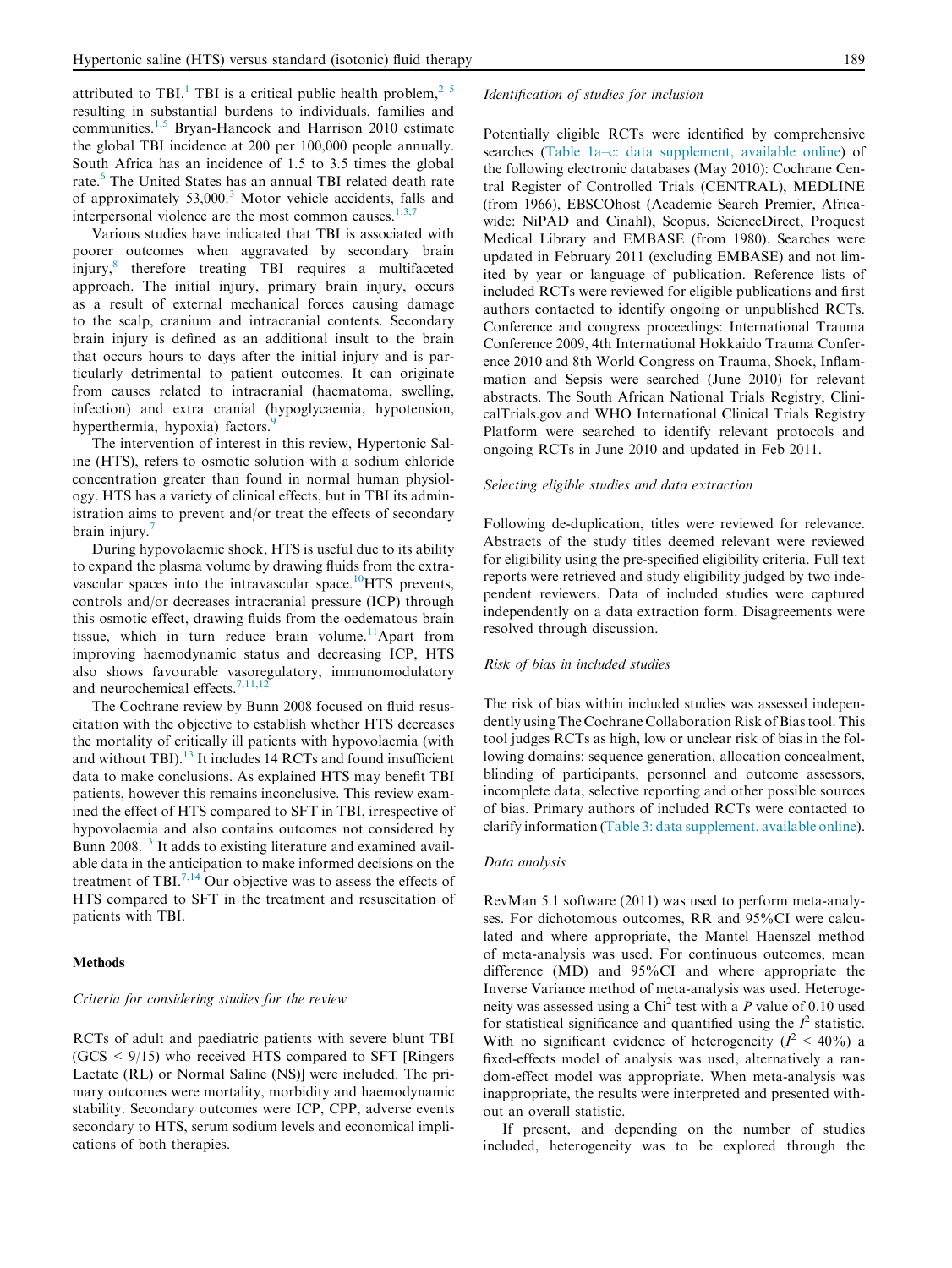following subgroup analyses: age, haemodynamic stability, concentration of HTS and setting as well as a sensitivity analysis, between the fixed and random-effects models conducted.

#### Results

#### Results of the search

The search identified 306 potential titles. Twenty of the identified titles were selected as possibly relevant and full text articles retrieved for eligibility assessment. Of these, fourteen were excluded and three included (Figure 1). The three remaining titles included a duplicate RCT, an additional abstract of included RCTs and a protocol. $15-17$ 

#### Included studies

Bulger  $2010$ , <sup>[18](#page-7-0)</sup> is one of two double-blinded RCTs [\(Table 2\)](#page-4-0) conducted concurrently with the same intervention but two

different patient cohorts, hypovolaemic shock and TBI. The TBI cohort received either 7.5% HTS in 6% Dextran-70 250 ml, 7.5% HTS 250 ml and 0.9% NS 250 ml, all administered as a one-time IV bolus in the pre-hospital setting. A total of 1331 participants were randomised however in the HTS/ dextran and HTS groups, 14 patients and 21 patients in the NS group did not receive treatment as intended. Three hundred and fifty-nine patients received HTS/dextran (373 randomised), 341 received HTS (355 randomised) and 582 received NS (603 randomised). Data from the HTS/dextran cohort were not included in the meta-analysis. The primary outcome was six month neurologic status based on the Extended Glasgow Outcome Score (GOSE).

Cooper 2004,  $15,19$  a double-blinded RCT [\(Table 2](#page-4-0)), compared 250 ml 7.5% HTS and 250 ml RL. TBI patients with a  $GCS < 9$  and  $SBP < 100$  mmHg were eligible and randomised to receive either of the study fluids in addition to standard intravenous resuscitation. Of 229 patients, 114 received HTS with one patient withdrawing consent, and 115 received RL with two withdrawing consent. Primary outcomes were



Figure 1 Flow diagram of study selection. RCT, randomised controlled trial.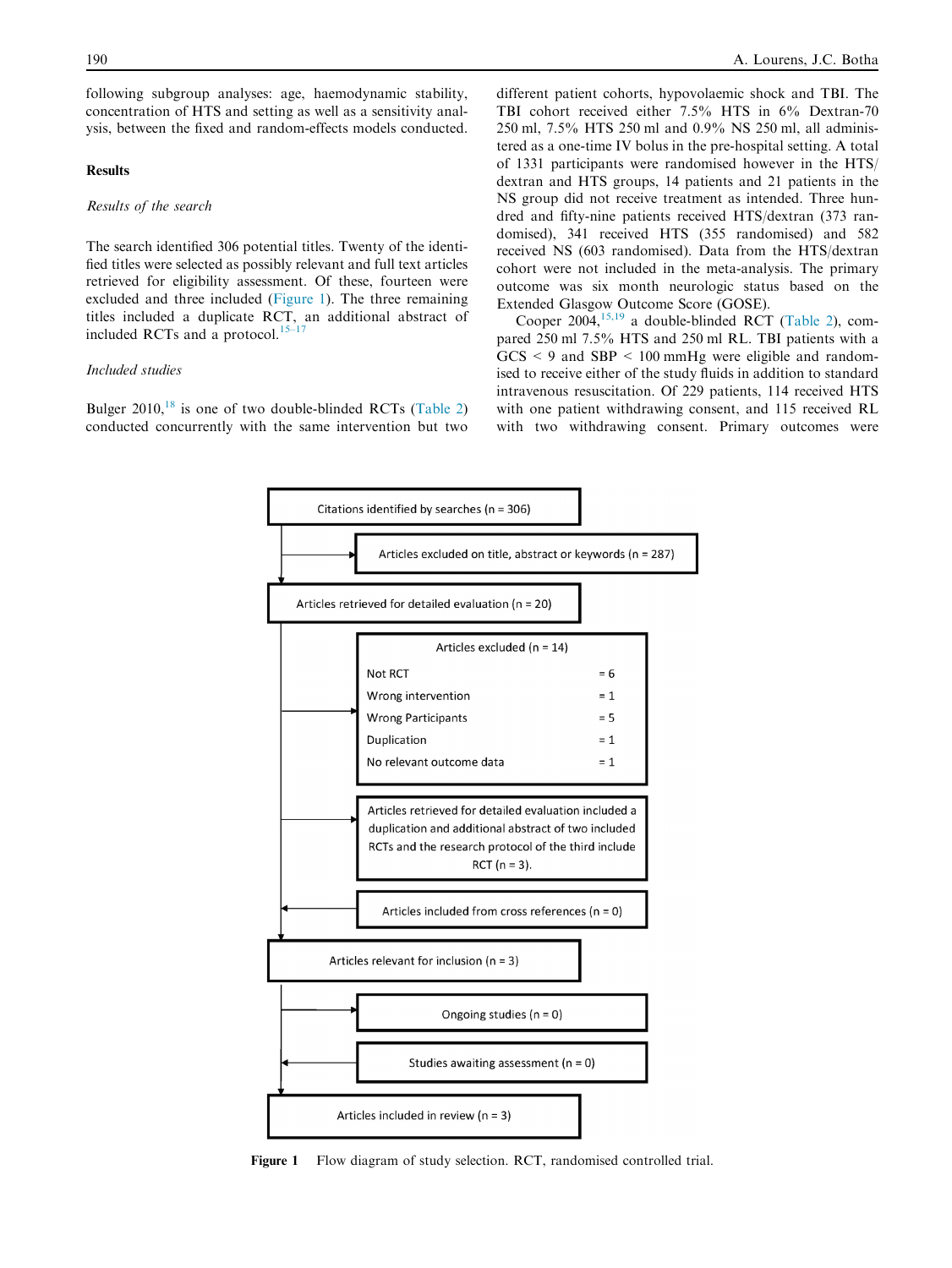| Bulger $2010^{18}$ | Description                                                                                                                                                                                                                                                                                                                                                                                                                                                                                                                                                                             |
|--------------------|-----------------------------------------------------------------------------------------------------------------------------------------------------------------------------------------------------------------------------------------------------------------------------------------------------------------------------------------------------------------------------------------------------------------------------------------------------------------------------------------------------------------------------------------------------------------------------------------|
| Methods            | Double blind, 3 groups RCT conducted in 114 North American emergency medical services agencies over a 6-month<br>follow-up period                                                                                                                                                                                                                                                                                                                                                                                                                                                       |
| Participants       | Patients eligible for the TBI cohort had to be 15 years of age and older, GCS Score of 8 or less, sustained blunt<br>mechanism of injury and ineligibility for enrolment into haemorrhagic shock cohort. The haemorrhagic shock cohort<br>included patients with a systolic blood pressure (SBP) of 70 mmHg or 71 mmHg to 90 mmHg with an associated heart<br>rate of $\geq 108$ per minute (Total participants: 1331)                                                                                                                                                                  |
| Intervention       | (1) 7.5% HTS in 6% Dextran-70 250 ml dose given as a one-time IV bolus in the pre-hospital setting (373)<br>participants)<br>(2) 7.5% HTS 250 ml dose given as a one-time IV bolus in the pre-hospital setting (355 participants)<br>(3) Comparator: 0.9% NS 250 ml dose given as a one-time IV bolus in the pre-hospital setting (603 participants)                                                                                                                                                                                                                                    |
| Outcomes           | Primary Outcome Measures: 6 Month Neurologic status based on the GOSE<br>Additional assessments of neurological outcomes: GOSE at discharge and 1 month after discharge and DRS at<br>discharge, 1 month after discharge and 6 months after the injury<br>Secondary Outcome Measures: Survival to discharge, 28 day survival, ICP, interventions required to manage<br>intracranial hypertension, fluid and blood requirements in the first 24 h, physiologic parameters of organ dysfunction,<br>28 day ARDS-free survival, Multiple Organ Dysfunction Score and Nosocomial infections |
| Cooper $2004^{19}$ | Description                                                                                                                                                                                                                                                                                                                                                                                                                                                                                                                                                                             |
| Methods            | Double Blinded RCT conducted in Melbourne, Australia over a 6 month follow-up period                                                                                                                                                                                                                                                                                                                                                                                                                                                                                                    |
| Participants       | TBI Patients with GCS of <9 and SBP of <100 mmHg (Total participants: 229)<br>Exclusion criteria: Penetrating trauma, younger than 18 years, were pregnant, had no IV access, had a serious<br>premorbid disease on a medical identification bracelet, had peripheral oedema, were in close proximity to receiving<br>hospital (scoop and run), had absent sinus rhythm, or cardiac arrest                                                                                                                                                                                              |
| Intervention       | $(1)$ 250 ml of 7.5% HTS (114 participants)                                                                                                                                                                                                                                                                                                                                                                                                                                                                                                                                             |
| Outcomes           | (2) 250 ml of RL solution (115 participants) as a rapid once off infusion in addition to standard IV resuscitation fluids<br>Primary outcomes – Functional neurological outcomes – survival to hospital discharge, survival at 3 and 6 months,<br>GOS and GOSE score at 3 and 6 months                                                                                                                                                                                                                                                                                                  |
|                    | Secondary outcomes: First ICP and CPP, Duration of elevated ICP and inadequate CPP, worst oxygenation (lowest<br>PaO2 / FiO2 ratio) and duration of inotropic support and mechanical ventilation. Functional independence measure<br>(measure physical and cognitive independence) and Rancho Los Amigos score (Measure cognitive function)                                                                                                                                                                                                                                             |
| Simma $1998^{20}$  | Description                                                                                                                                                                                                                                                                                                                                                                                                                                                                                                                                                                             |
| Methods            | RCT conducted in Zurich, Switzerland followed up until hospital discharge                                                                                                                                                                                                                                                                                                                                                                                                                                                                                                               |
| Participants       | Consecutive children (younger than 16 years) with severe traumatic brain injuries ( $GCS \le 8/15$ ) admitted to ICU of<br>the children's Hospital of Zurich (Total participant: 32)                                                                                                                                                                                                                                                                                                                                                                                                    |
| Intervention       | (1) HTS (sodium $268 \text{ mmol/L}$ , 598 mOsm/L) (15 participants)                                                                                                                                                                                                                                                                                                                                                                                                                                                                                                                    |
| Outcomes           | (2) RL solution over 72 h period (17 participants)<br>Primary Outcomes: (1) Correlation between ICP and Serum sodium concentration for both groups. (2) Correlation<br>between CPP and serum sodium concentration for both groups<br>Secondary Outcomes: (1) Number of interventions to keep ICP within normal limits (2) Additional changes in fluid<br>volumes (3) Clinical outcome variables (Days in ICU, Days of mechanical ventilation, survival rate and number of                                                                                                               |
|                    | patients with predefined complications)                                                                                                                                                                                                                                                                                                                                                                                                                                                                                                                                                 |

#### <span id="page-4-0"></span>Table 2 Include studies.

functional neurological outcomes in terms of survival to hospital discharge, survival at three and six months, GOS and GOSE score at three and six months.

Simma  $1998$ ,  $16,20$  a RCT of consecutive children with severe TBI, admitted to ICU (Table 2). Of the 32 participants, seventeen were randomised to receive RL and fifteen to receive HTS over a 72-h period. The primary outcomes aimed to correlate, ICP and serum sodium concentration as well as CPP and serum sodium concentration for both groups.

#### Risk of bias of included studies

Allocation sequence generation was adequate in two RCTs and unclear in the third. $18-20$  Cooper 2004 incorporated block randomisation stratified by ambulance and hospital.<sup>[19](#page-7-0)</sup> Bulger 2010 used a randomly generated numeric code. Simma 1998 omitted to clarify the sequence generation, merely stated that randomisation occurred. $^{20}$  $^{20}$  $^{20}$ 

Allocation concealment and blinding were adequate for two RCTs,[18,19](#page-7-0) whereas allocation concealment was not reported and blinding impossible in the third.<sup>[20](#page-7-0)</sup> The RCTs incorporating blinding used identical intravenous bags, and paramedics, clinicians, patients and the study coordinator were blinded to treatment allocation.<sup>[18,19](#page-7-0)</sup>

Bulger 2010 addressed missing data for the primary outcome six-month neurologic outcome through multiple hot deck imputations.[18](#page-7-0) Cooper 2004 had same missing data, but it appeared to be consistent across the two groups and modi-fied intention-to-treat analyses were conducted.<sup>[19](#page-7-0)</sup> Simma 1998 had no missing data. $20$ 

Bulger 2010 is free from selective reporting, due to the fact that pre-specified outcomes in the study protocol were reported.[17](#page-7-0) The study protocols of Cooper 2004 and Simma 1998 were not available.<sup>[19,20](#page-7-0)</sup> Bulger 2010 was stopped in 2009 by the Data and Safety Monitoring Board, because the futility boundary was crossed.<sup>[18](#page-7-0)</sup> The remaining RCTs seemed to be free from other sources of bias. $19,20$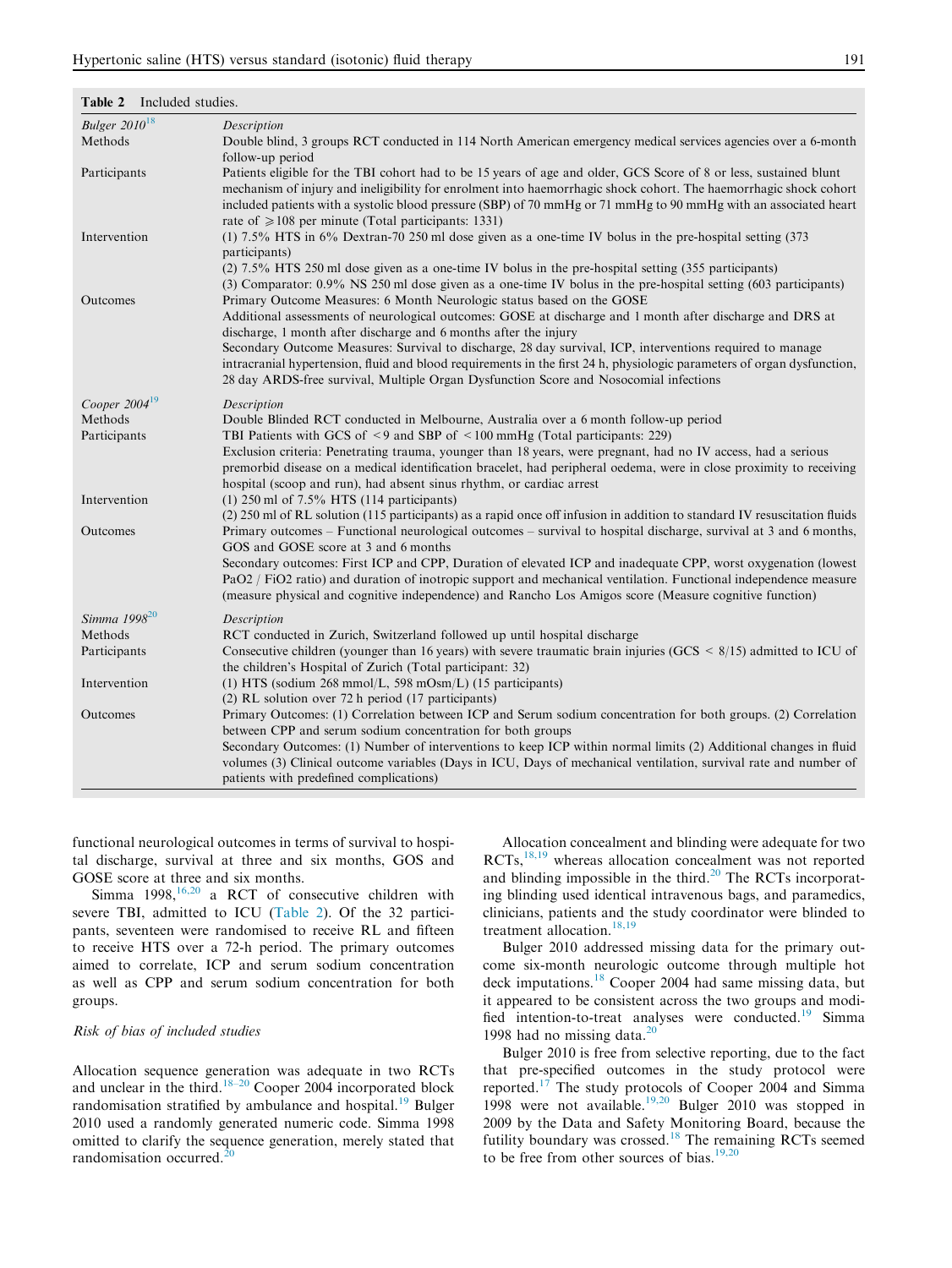#### Primary outcomes of interventions

A meta-analysis was conducted for mortality at hospital discharge however the comparison (3 RCTs; 1184 patients; RR 0.91, 95%CI 0.76 to 1.09) ([Figure 2](#page-6-0)) presented no statistically significant difference. No heterogeneity  $(Chi^2 = 0.96, ...)$  $P = 0.62$ ;  $I^2 = 0\%$ ) was found and the fixed effect model was used. In addition, RCT by Cooper 2004 (229 patients) reported no statistically significant difference between mortality at three months (RR  $0.87$ ,  $95\%$ CI 0.67 to 1.14) and six months (RR 0.72, 95%CI 0.43 to 1.21).<sup>19</sup>

For the meta-analysis of mean initial GCS no statistically significant difference was found (2 RCTs; 955 patients; MD  $-0.12$ , 95%CI  $-0.40$  to 0.20; Chi<sup>2</sup> = 0.13, P = 0.72;  $I^2 = 0\%$ ) between the two groups. In addition, Cooper 2004 presented a median initial GCS of 4 and interquartile range (IQR) of 3 to 7 for both groups and concluded no statistically significant difference in the median and IQR for the GOSE for each group at three months  $(p = 0.65)$  and six months  $(p = 0.45)$ .<sup>[19](#page-7-0)</sup> The study further found no statistically significant difference between the two groups for the Rancho Los Amigos score and Functional independence score at three and six months. Bulger 2010 presented no statistically significant mean difference for 6 months  $GOSE \le 4$  for the HTS and NS group for the completer (MD 2.3,  $95\%$ CI -4.9 to 9.4) and imputed analysis (MD 2.9,  $95\%$ CI -4.0 to 9.7).<sup>18</sup> The DRS at discharge presented no statistically significant difference  $(p = 0.84)$  between the two groups.

Simma 1998 presented no SBP data before and after the administration of the two interventions.<sup>[20](#page-7-0)</sup> Cooper 2004 presented a pre-enrolment median SBP of 80 mmHg and IQR of 38–90 mmHg for the HTS group (114 patients) and median SBP of 70 mmHg and IQR of 0–85 mmHg for the control group (115 patients).<sup>[19](#page-7-0)</sup> The median SBP and IQR upon admission were 120 mmHg and 90–140 mmHg for the HTS group (109 patients) and 115 mmHg and 90–135 mmHg for the control group (107 patients). Bulger 2010 presented no SBP data before administration however the mean and standard deviation (SD) of SBP upon hospital admission were reported as 136.9 mmHg (mean) and 33.5 mmHg (SD) for the HTS group (341 patients).<sup>[18](#page-7-0)</sup> The control group (582 patients) had a mean SBP of 139.1 mmHg and SD of 33.1 mmHg. No statistically significant difference between the mean SBP was found (1 RCT; 923 patients; MD  $-2.20$  mmHg, 95%CI  $-6.66$  to 2.26).

RCTs included no data on MAP. Bulger 2010 and Simma 1998 presented no data on pulse rates. $18,20$  Cooper 2004 presented pre-enrolment mean pulse rate and SD of 100 BPM (beats per minute) and 33 BPM for the HTS group (108 patients). The mean pulse rate and SD of the control group (113 patients) were 100 BPM and 35 BPM, respectively.

#### Secondary outcomes of interventions

In Bulger  $2010$ ,<sup>[18](#page-7-0)</sup> the ICP mean difference as measured after hospital admission was not statistically significant (248 patients; MD  $-3.50$ , 95%CI  $-7.04$  to 0.04). Cooper 2004 reported the median and IQR of ICP for the two groups after admission to the ICU. The HTS group (37 patients) showed a median of 10 mmHg and IQR of 6–17 mmHg, whereas the control group (49 patients) had a median of 15 mmHg and IQR of 8.5–22 mmHg. $^{19}$  $^{19}$  $^{19}$  The study by Simma 1998 reported an inverse correlation between serum sodium and mean ICP in both the HTS group (15 patients,  $r = -0.29$ ,  $r^2 = 0.08$ ,  $p < 0.001$ ) and the control group (17 patients,  $r = -0.13$ ,  $r^2 = 0.02$ ,  $p < 0.03$ ).<sup>20</sup>However, there were no statistically significant differences in mean ICP and serum sodium between the two groups.

The meta-analysis for mean difference of CCP concluded a statistically significant difference (2 RCTs; 1005 patients; MD 3.83 mmHg, 95%CI 1.08 to 6.57) ([Figure 3\)](#page-6-0) indicating a lower CPP in the SFT group. No heterogeneity was found between studies (Chi<sup>2</sup> = 0.00,  $P = 0.96$ ;  $I^2 = 0\%$ ) and as a result a fixed-effect model was used. In addition, the study by Simma 1998 reported a statistically significant correlation between serum sodium and mean CPP in the HTS group (15 patients,  $r = 0.2$ ,  $r^2 = 0.04$ , p 0.002), whereas the correlation for the control group was not statistically significant (17 patients,  $r = -0.09$ ,  $r^2 = 0.008$ , NS $i^{20}$  $i^{20}$  $i^{20}$  Overall, there were no statistically significant differences in the correlation of serum sodium and CPP between the two groups.

Simma  $1998$ ,  $^{20}$  $^{20}$  $^{20}$  reported no statistically significant difference ( $p = 0.09$ . Fisher's exact test) between the two groups for two or more complications [\(Table 4: data supplement,](#page-7-0) [available online](#page-7-0)). However, there was a statistically significant difference in the development of Adult Respiratory Distress Syndrome (ARDS) between the two groups ( $p = 0.01$ , Fisher's exact test). Bulger 2010 reported a higher rate of nosocomial infections in the HTS group which they related to the higher rate of bloodstream and urinary tract infection.<sup>[18](#page-7-0)</sup> The study concluded that there was no statistically significant difference in the adverse events between the groups [\(Table 4: data supple](#page-7-0)[ment, available online\)](#page-7-0). Cooper 2004 presented no adverse event data.<sup>[19](#page-7-0)</sup>

The meta-analysis for serum sodium levels concluded a statistically significant difference between the two groups (2 RCTs; 1125 patients; MD 8 mEq/L, 95%CI 7.47 to 8.53;  $Chi^2 = 0.00$ ,  $P = 1.00$ ;  $I^2 = 0\%$ ) [\(Figure 4](#page-6-0)), indicating lower serum sodium levels for the SFT group. No heterogeneity was found between studies (Chi<sup>2</sup> = 0.00,  $P = 1.00$ ;  $I^2 = 0\%$ ) and as a result a fixed-effect model was used. RCTs included no data on financial implications of both therapies. No subgroup or sensitivity analyses were required as the heterogeneity  $(I^2)$  was 0% in all meta-analyses.

#### **Discussion**

This review included three RCTs (1184 patients) conducted in North America, Australia and Switzerland between 1992 and 2009. The administration of HTS in comparison to SFT for patients with TBI does not reduce mortality at hospital discharge (RR 0.91, 95%CI 0.76 to 1.09). Furthermore, HTS does not appear to reduce morbidity in terms of improving neurological status after TBI. There were no clear difference between HTS and SFT in terms of improving haemodynamical stability and insufficient data to indicate if ICP were considerably different. However, TBI patients receiving HTS had a higher CPP (MD 3.83 mmHg, 95%CI 1.08 to 6.57) and higher serum sodium levels (MD 8 mEq/L,  $95\%$ CI 7.47 to 8.53) than patients receiving SFT. Evidence suggests that low CPP is potentially detrimental to TBI patients however the most favourable CPP is less apparent. Cerebral auto-regulation may be disturbed by TBI and in order to avoid secondary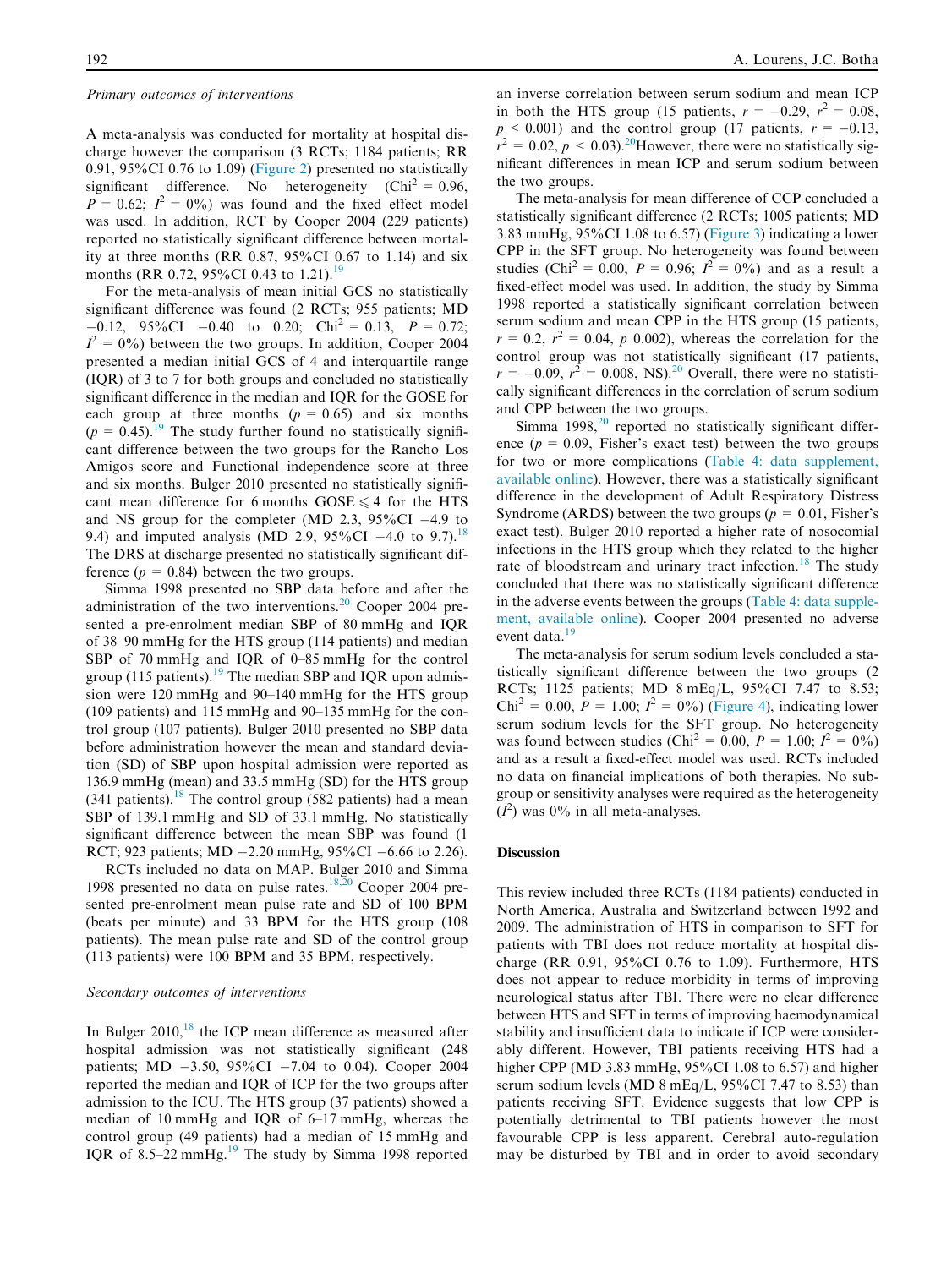<span id="page-6-0"></span>

Figure 2 Forest plot – Mortality (at hospital discharge).

|                                                                                                                         | <b>Hypertonic Saline</b> |      |     | <b>Standard Fluid Therapy</b> |    |     | Mean Difference |                                       | <b>Mean Difference</b>                                         |  |
|-------------------------------------------------------------------------------------------------------------------------|--------------------------|------|-----|-------------------------------|----|-----|-----------------|---------------------------------------|----------------------------------------------------------------|--|
| Study or Subgroup                                                                                                       | Mean [mm Hg] SD [mm Hg]  |      |     | Total Mean [mm Hg] SD [mm Hg] |    |     |                 | Total Weight N, Fixed, 95% CI [mm Hg] | IV, Fixed, 95% CI [mm Hg]                                      |  |
| Bulger 2010                                                                                                             | 76.3                     | 23.2 | 341 | 72.5                          | 20 | 582 | 86.4%           | 3.80 [0.85, 6.75]                     |                                                                |  |
| Cooper 2004                                                                                                             | 73                       |      | 35  | 69                            |    | 47  | 13.6%           | 4.00 [-3.44, 11.44]                   |                                                                |  |
| Total (95% CI)                                                                                                          |                          |      | 376 |                               |    | 629 | 100.0%          | 3.83 [1.08, 6.57]                     |                                                                |  |
| Heterogeneity: Chi <sup>2</sup> = 0.00, df = 1 (P = 0.96); $P = 0\%$<br>Test for overall effect: $Z = 2.74$ (P = 0.006) |                          |      |     |                               |    |     |                 |                                       | -20<br>20<br>$-10$<br>Hypertonic saline Standard fluid therapy |  |

Figure 3 Forest plot – CPP, cerebral perfusion pressure (mmHg).

|                                                                            |            |                                                   | <b>Mean Difference</b> | <b>Mean Difference</b> |                                                                                                                                                                                       |  |  |  |
|----------------------------------------------------------------------------|------------|---------------------------------------------------|------------------------|------------------------|---------------------------------------------------------------------------------------------------------------------------------------------------------------------------------------|--|--|--|
| Total                                                                      |            |                                                   |                        |                        |                                                                                                                                                                                       |  |  |  |
| 139.1<br>34 <sup>°</sup>                                                   | 3.6<br>582 | 72.8%                                             |                        |                        |                                                                                                                                                                                       |  |  |  |
| 100<br>141                                                                 | 3.6<br>102 | 27.2%                                             |                        |                        | $-$                                                                                                                                                                                   |  |  |  |
| 441                                                                        | 684        | 100.0%                                            |                        |                        |                                                                                                                                                                                       |  |  |  |
| Heterogeneity: Chi <sup>2</sup> = 0.00, df = 1 (P = 1.00); $P = 0\%$<br>10 |            |                                                   |                        |                        |                                                                                                                                                                                       |  |  |  |
|                                                                            |            |                                                   |                        |                        |                                                                                                                                                                                       |  |  |  |
|                                                                            |            | Standard Fluid Therapy<br>Mean [mEg/L] SD [mEg/L] |                        |                        | IV, Fixed, 95% CI [mEg/L]<br>Total Weight N, Fixed, 95% CI [mEg/L]<br>8.00 [7.38, 8.62]<br>8.00 [6.99, 9.01]<br>8.00 [7.47, 8.53]<br>Favours Hypertonic Saline Favours Standard fluid |  |  |  |

Figure 4 Forest plot – serum sodium level – admission (mEqL).

brain injury the maintenance of CPP is imperative.<sup>[21,22](#page-7-0)</sup> A recent study conducted in 2012 concluded that hypernatremia in TBI patients admitted to Neurosurgical Intensive Care Units increases the odds of death. $^{23}$ 

All RCTs in the review reported mortality or survival rate. The reporting of morbidity varied due to the use of different measurement tools amongst trials, and incomplete data on the restoration of haemodynamical stability. Data on secondary outcomes were more complete. Two RCTs presented data on adverse events,[18,20](#page-7-0) both indicate no difference between treatment groups. No economic data were reported. Included RCTs did not assess different concentrations, volumes or time of HTS administration and therefore limiting the overall applicability of the findings. Although three RCTs were included in the review the majority of the data (97%) originated from the two high to moderate quality studies. $18,19$ 

In order to avoid publication bias, a comprehensive search of various databases, trial registries and conference proceedings was conducted, without language or publication time restrictions. Authors of included studies were contacted to identify ongoing or unpublished studies. Study selection and data extraction were done independently to avoid selection bias. The number of included studies was insufficient to assess publication bias with a funnel plot.

HTS has long been proposed to be beneficial in the management of TBI secondary to a variety of mechanisms of effect.<sup>12,14</sup> The basis for this data was from small observational studies or case reports.<sup>[14](#page-7-0)</sup> The review by Bunn 2008 included two of the three RCTs included in this review.[13,19,20](#page-7-0) The objective was to establish whether HTS decreases mortality in patients with hypovolaemia with and without head injuries. The review included trauma, surgery and burns patients. Although, the review details the possible benefits of HTS in TBI, the authors only conducted a meta-analysis on trauma with hypovolaemia, which showed no statistically significant difference in mortality. The analysis of poor outcomes in terms of GCS incorporated one RCT demonstrating no difference between the interventions.<sup>[19](#page-7-0)</sup> Bunn 2008 mentioned the potential benefit of HTS in TBI but pointed to a lack of sufficient data to examine this benefit. The review included Cooper 2004 and Simma 1998, $\frac{13,19,20}{2}$  $\frac{13,19,20}{2}$  $\frac{13,19,20}{2}$  however stated in discussion that only one small trial examined the effect of HTS amongst TBI patients.[20](#page-7-0) The reason for not including Cooper 2004 to the TBI data was not provided.<sup>[19](#page-7-0)</sup> Similar to Bunn 2008, the current review identifies a deficiency of sound evidence to support the use of HTS compared to SFT and indicates a need for further research.

The lack of evidence to indicate that HTS compared to SFT improve mortality and morbidity in TBI patient suggest that in low resource setting where HTS is not readily available or too costly, using SFT will not be significantly detrimental.

#### Conclusion

Existing research does not indicate that HTS contributes to a reduction in mortality or improve neurological outcomes following TBI. Nevertheless, the use of different concentrations, volumes and bolus versus continuous infusion of HTS as well as the timing of administration may present some clinical